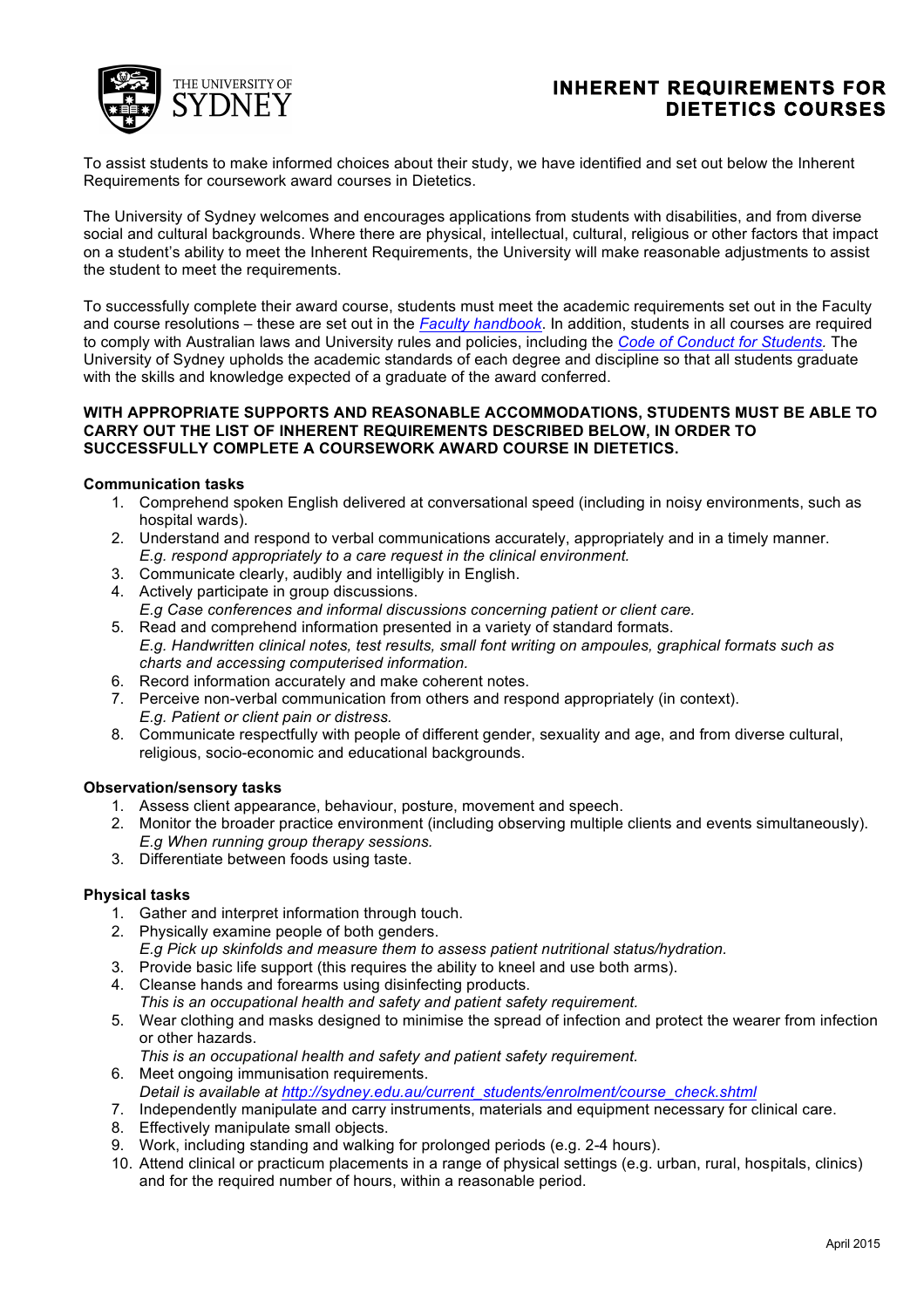# **INHERENT REQUIREMENTS FOR CLINICAL PSYCHOLOGY COURSES**

# **Intellectual tasks**

- 1. Gather, comprehend and organise information.
- 2. Integrate theory and knowledge from various sources.
- 3. Develop options and assess and compare their respective merits.
- 4. Accurately recall information without reference. *E.g. A summary of clinical details for handover.*
- 5. Accurately undertake arithmetic calculations. *E.g. Undertaking calculations related to diet.*
- 6. Engage in scientific and clinical reasoning.
- 7. Engage in rational and ethical reasoning.
- 8. Understand another person's perspective.
- 9. Complete clinical tasks in a safe and reasonable time frame.
- 10. Maintain a sufficient level of concentration to focus on an activity to completion.

# **Interpersonal and social interactions**

- 1. Control the expression of your own emotions. *Patients need continuous professional care including when staff feel sad and angry. Workplace conflict creates an unsafe team environment.*
- 2. Be able to work effectively in the face of uncertainty and adapt to changing environments. *Patient conditions and required care tasks can change rapidly. Many different clinical environments are encountered during training.*
- 3. Accept and fulfill responsibilities you are given for patient/client care. *This is a patient safety requirement.*
- 4. Manage your own physical and mental health effectively. *This is a patient safety requirement and includes seeking help and/or notifying others of fluctuations in physical and mental health as necessary (e.g. hypoglycaemia, hypomania, infective diseases).*
- 5. Respect personal and professional boundaries. *Patients and clients are vulnerable.*
- 6. Dress appropriately and safely for the clinical workplace. *This is an occupational health and safety requirement.*
- 7. Ensure that your own motives, attitudes and behaviours do not adversely affect patients/clients. *E.g Judgements about peoples' attitudes towards food, weight and self-control can impair development and application of counselling skills*

# **FREQUENTLY ASKED QUESTIONS**

# *Why have a list of Inherent Requirements for Dietetics courses?*

We think it's important for students to be aware of the Inherent Requirements they will need to meet in university subjects and courses. This information enables prospective students to make informed decisions about their subject and career choices. In the case of Dietetics and other health professional degrees, many of the Inherent Requirements relate to patient contact. This contact increases with each year of the course and we believe it's important to be clear from the beginning about what is required to be able to successfully complete the course.

The Inherent Requirements are likely to be particularly helpful for students with disabilities. Many students successfully manage their disabilities with external support, and opt not to notify the University. However, the University's Disability Services assists hundreds of current students with a disability, and provides prospective students with advice about the support services offered at the University. Where necessary, after confidential registration of a disability, Disability Services negotiates reasonable adjustments for students with the relevant Faculty. Adjustments to coursework and assessments may also be made for students with carer's responsibilities, or cultural or religious needs. These adjustments may include such things as building and timetabling modifications, recording teaching material and special examination provisions. For fieldwork placements, it may include negotiating with supervisors in advance of the placement for reasonable adjustments. Adjustments must be reasonable and cannot compromise the academic integrity of a course. Reasonable adjustments are provided to assist students to achieve the inherent requirements, not as a substitute for them.

# *How are lists of Inherent Requirements developed?*

They are developed from the required learning outcomes of the courses. Course structure and content, including learning outcomes, are designed to ensure that the course meets required standards. In addition to meeting general higher education standards, the health professional courses are accredited (inspected and approved) by specialist groups. There are 14 health professions regulated by the Australian Health Practitioner Agency (AHPRA) and